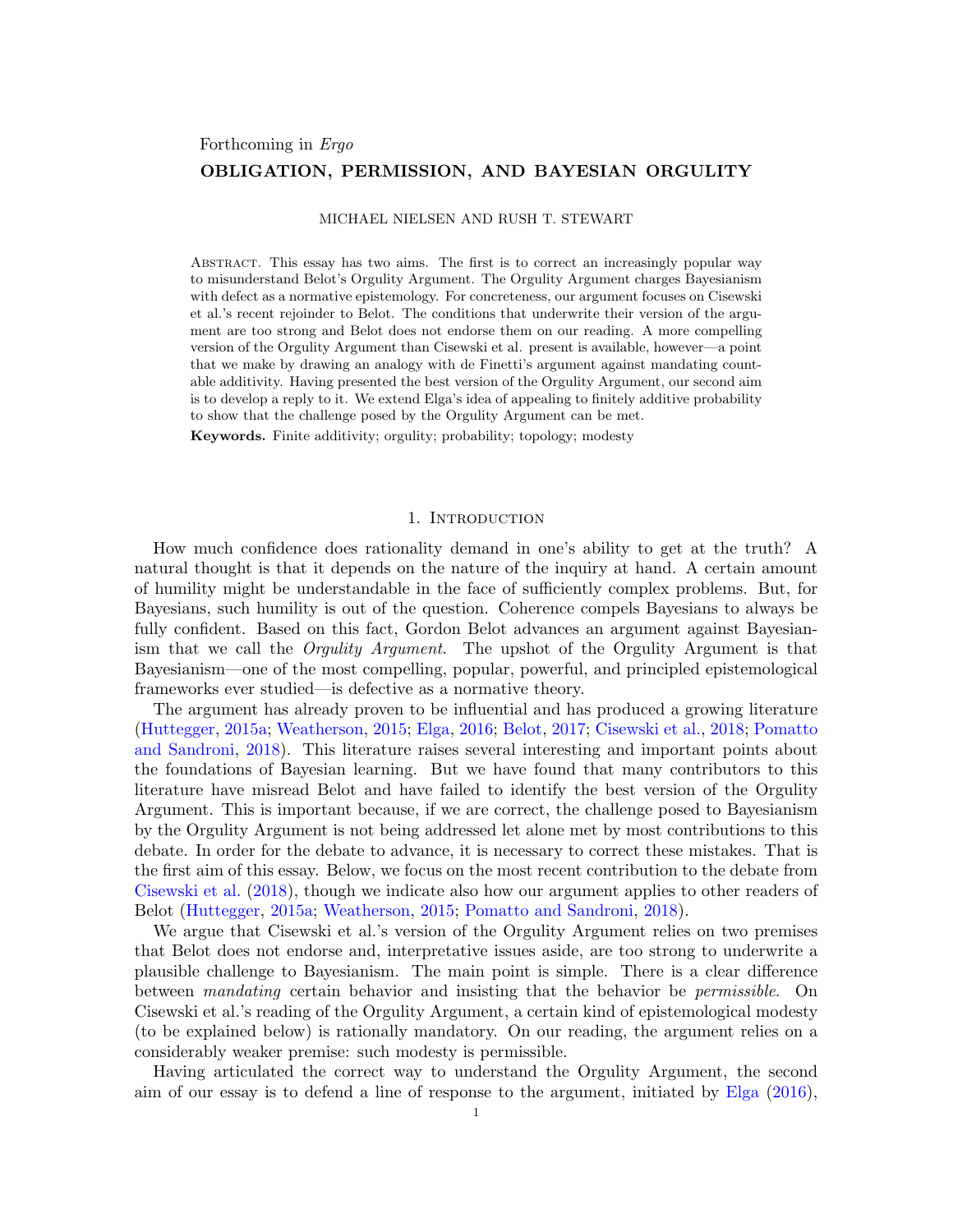### $2\,$   $\,$   $\,$  NIELSEN AND STEWART

that involves relaxing countable additivity. This approach was initiated by [Elga](#page-10-2) [\(2016\)](#page-10-2) and involves relaxing countable additivity. Here, the first part of the essay proves useful. The tools that we develop for thinking about the correct version of the Orgulity Argument also help us to see that criticisms of Elga's reply are flawed. We then extend Elga's argument, showing that replies to the Orgulity Argument based on finitely additive probability theory are surprisingly robust.

After introducing the framework and the relevant concepts for the debate in Section [2,](#page-1-0) we present and discuss the Orgulity Argument as Cisewski et al. understand it (Section [3\)](#page-2-0). By our lights, their interpretation exemplifies a common way of misunderstanding Belots point. We then present a better version of the Orgulity Argument and clarify the normative confusion at stake by drawing an analogy to de Finetti's argument against mandating countable additivity (Sections [4](#page-4-0) and [5\)](#page-5-0). Finally, in Section [6,](#page-6-0) we develop the finitely additive approach to answering the Orgulity Argument.

# 2. Preliminaries

<span id="page-1-0"></span>All versions of the Orgulity Argument rely on the mathematical concepts that we introduce in this section. Let  $\mathcal{C} = \{0, 1\}^{\mathbb{N}}$  be the set of all countably infinite binary sequences. We could interpret  $\mathcal C$  as the set of possible outcomes of an experiment in which a coin is tossed infinitely many times, for example. In order to produce a probability space, we pair  $\mathcal C$  with a particular sigma-algebra of its subsets, which we denote  $\mathscr{B}^1$  $\mathscr{B}^1$ . Elements of  $\mathscr{B}$  are called *hypotheses* or events.

Bayesianism is the view that a rational agent's state of uncertainty regarding some set of live possibilities is represented by a probability measure.<sup>[2](#page-1-2)</sup> This probability measure is subject to revision as the agent learns. In particular, agents learn by conditionalization, forming posterior probabilities from prior conditional probabilities. The Orgulity Argument is a critique of the epistemological significance often attributed to the Bayesian convergenceto-the-truth theorem. To present the theorem, we introduce some more notation. Let P be a probability measure on  $(C, \mathscr{B})$ . If  $\omega \in C$ , let  $\omega^n$  be the set of sequences that agree with  $\omega$ up to the  $n^{th}$  digit. If H is an event in  $\mathscr{B}$ , let  $\mathbf{1}_H$  be the indicator function for  $H$ .<sup>[3](#page-1-3)</sup> The convergence-to-the-truth theorem says that

<span id="page-1-5"></span>
$$
P(\{\omega : \mathbf{1}_H(\omega) = \lim_{n \to \infty} P(H|\omega^n)\}) = 1
$$
\n(1)

for all hypotheses  $H^4$  $H^4$ . Suppose that  $\omega$  is the actual sequence of 0s and 1s, and that this sequence is to be revealed one bit at a time to an agent with personal probabilities given by P. After observing the  $n^{th}$  bit, the agent updates her probabilities by conditionalizing on  $\omega^n$ . Then, [\(1\)](#page-1-5) says that for any hypothesis H, the agent believes (with probability 1) that her posterior probabilities for  $H$  will converge to 1 or 0 according to whether  $H$  is true or false, respectively. For any hypothesis  $H$ , the agent believes that she will converge

<span id="page-1-3"></span>
$$
{}^{3}\mathbf{1}_{H}(\omega) = \begin{cases} 1, & \omega \in H \\ 0, & \omega \notin H \end{cases}
$$

<span id="page-1-4"></span><sup>4</sup>See, for example, [Billingsley](#page-10-6) [\(2008,](#page-10-6) Theorem 35.6).

<span id="page-1-1"></span><sup>&</sup>lt;sup>1</sup>We endow C with the infinite product topology of discrete topologies on  $\{0, 1\}$ . The resulting topological space is called *Cantor space.*  $\mathscr B$  is the (Borel) sigma-algebra that is generated by the open subsets of Cantor space.

<span id="page-1-2"></span><sup>&</sup>lt;sup>2</sup>With Belot, we will assume for the moment that probabilities are countably additive. The probability  $P$ satisfies countable additivity if, for any countable collection  $\{A_i\}_{i\in\mathbb{N}}$  of pairwise disjoint hypotheses in  $\mathscr{B}$ , we<br>have  $P(1|\mathscr{P}|A_i) = \sum_{i=1}^{\infty} P(A_i)$ . We return to countable additivity below. have  $P(\bigcup_{i=1}^{\infty} A_i) = \sum_{i=1}^{\infty} P(A_i)$ . We return to countable additivity below.<br>  ${}^{3}1_H(\omega) = \begin{cases} 1, & \omega \in H \\ 0, & \omega \in H \end{cases}$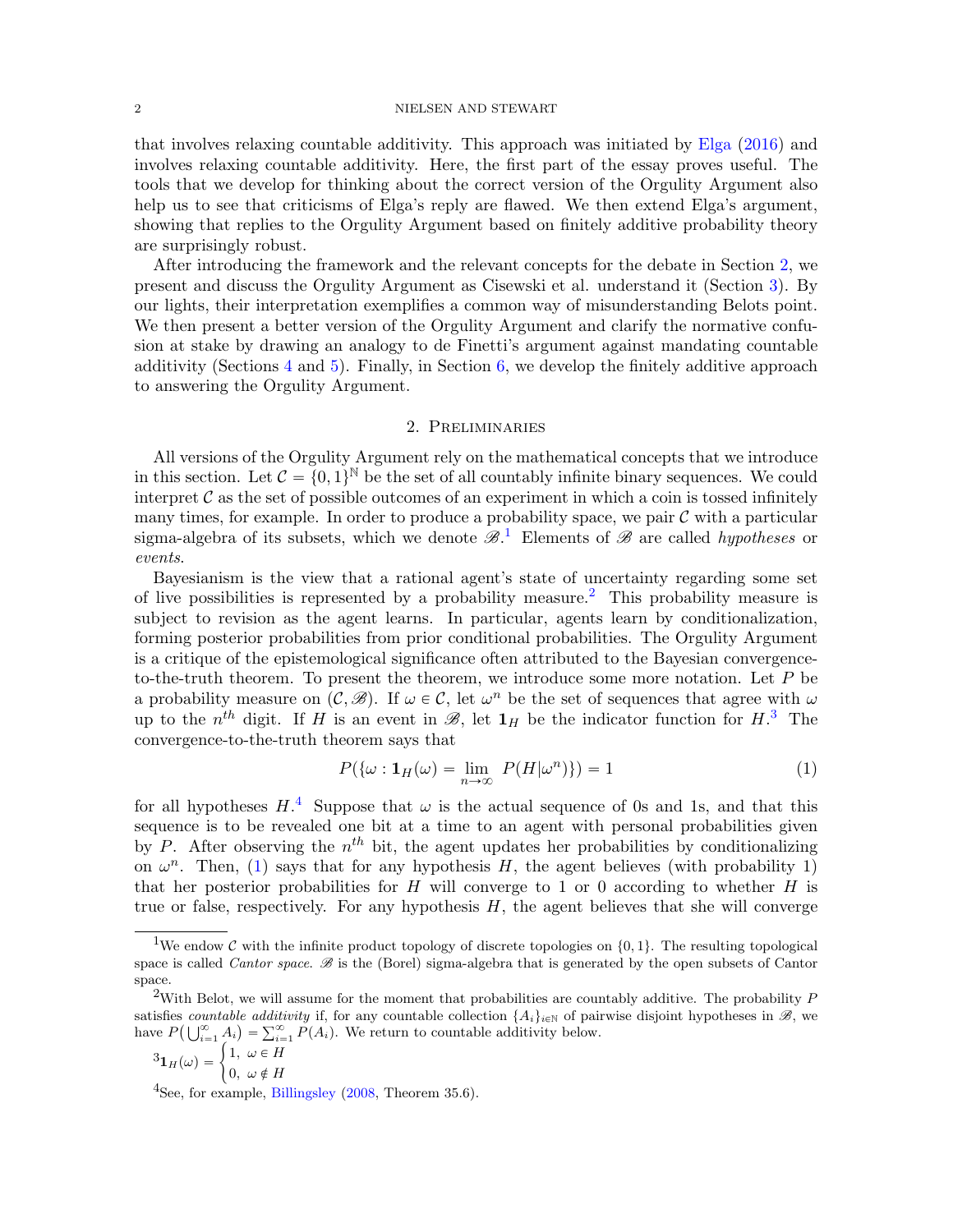to the truth about  $H$ . We call the complement of the set that appears in  $(1)$ , namely  $\{\omega : \mathbf{1}_H(\omega) \neq \lim_{n\to\infty} P(H|\omega^n)\},\$  the failure set for H (with respect to P). If  $\omega$  is in the failure set for H, then conditionalizing on  $\omega^n$  will not lead P to the truth about H. Another way of summarizing  $(1)$  is to say that, for any hypothesis  $H$ , a Bayesian agent assigns probability 0 to the failure set for H.

The failure set for  $H$  is probabilistically "negligible" or "small" because it is assigned probability 0. The Orgulity Argument appeals to a distinct notion of smallness that uses topological concepts. A subset A of a topological space is nowhere dense if its closure has empty interior, i.e. the smallest closed set containing A does not contain any open sets. Nowhere dense sets are topologically small. For example, any finite subset of  $\mathbb R$  is nowhere dense in the standard topology. A set is called *meager* if it is the countable union of nowhere dense sets.<sup>[5](#page-2-1)</sup> Since countable unions of probability 0 sets have probability 0, it makes sense to say that countable unions of probabilistically small sets are probabilistically small. Similarly, meager sets, like the nowhere dense sets that compose them, are often said to be small or "atypical." The complement of a meager set is a *comeager* (or *residual*) set and is topologically "large" or "typical."

We can now state the mathematical fact that is the driving force behind the Orgulity Argument. Topological and probabilistic notions of smallness need not coincide. In particular, there are probabilities P on  $(C, \mathscr{B})$  and hypotheses H in  $\mathscr{B}$  such that the failure set for H with respect to P is comeager.<sup>[6](#page-2-2)</sup> But applying [\(1\)](#page-1-5) to the failure set for H, we see that it is assigned probability 0. Although the failure set for  $H$  is topologically large, it is probabilistically small. An agent with personal probabilities given by  $P$  assigns probability 0 to failing to converge to the truth about  $H$  even though that event is "typical."

# 3. Cisewski et al.'s Version of the Orgulity Argument

<span id="page-2-0"></span>As [Cisewski et al.](#page-10-4) [\(2018\)](#page-10-4) read Belot, assigning probability 0 to a topologically large set is a sign of epistemological immodesty. An agent with such probabilities is "practically certain" that a (topologically) typical event will not occur. The main premise of the Orgulity Argument, on Cisewski et al.'s reading, is that epistemological immodesty in this sense is rationally forbidden. More precisely, Cisewski et al. claim that the following conditions underwrite the Orgulity Argument.

**Topological Condition**  $\#1$ **:** Do not assign probability 1 to a meager set. **Topological Condition**  $\#2$ **:** Assign probability 0 to each hypothesis that is a meager set.<sup>[7](#page-2-3)</sup>

<span id="page-2-1"></span><sup>&</sup>lt;sup>5</sup>Some further examples: the Cantor set is an uncountable set but is nowhere dense, and so meager.  $\mathbb Q$  is a countable and dense subset of R, but is also meager.

<span id="page-2-2"></span> $6B$ elot shows that if a probability is "open-minded" in a technical sense [\(2013,](#page-10-7) p. 496), then its failure set for a hypothesis that is countable and dense is comeager [\(2013,](#page-10-7) p. 499). Treating this sense of openmindedness will not be essential for our purposes since we can focus directly on the existence of comeager failure sets.

<span id="page-2-3"></span><sup>&</sup>lt;sup>7</sup>Cisewski et al. qualify these conditions to apply only to meager sets of *observables*. It isn't entirely clear what they intend with this qualification. One possibility is that it indicates that the above conditions do not apply to hypotheses whose truth values are not determined by (even infinitely many) observations. Bayesian convergence to the truth, at any rate, does not hold for such hypotheses [\(Huttegger,](#page-10-8) [2015b,](#page-10-8) p. 590). (Our claim in the introduction that coherence compels Bayesians to "always be fully confident" likewise fails for such hypotheses.) If this is what Cisewski et al. intend, then our omission is harmless since we have restricted ourselves to the space of observables.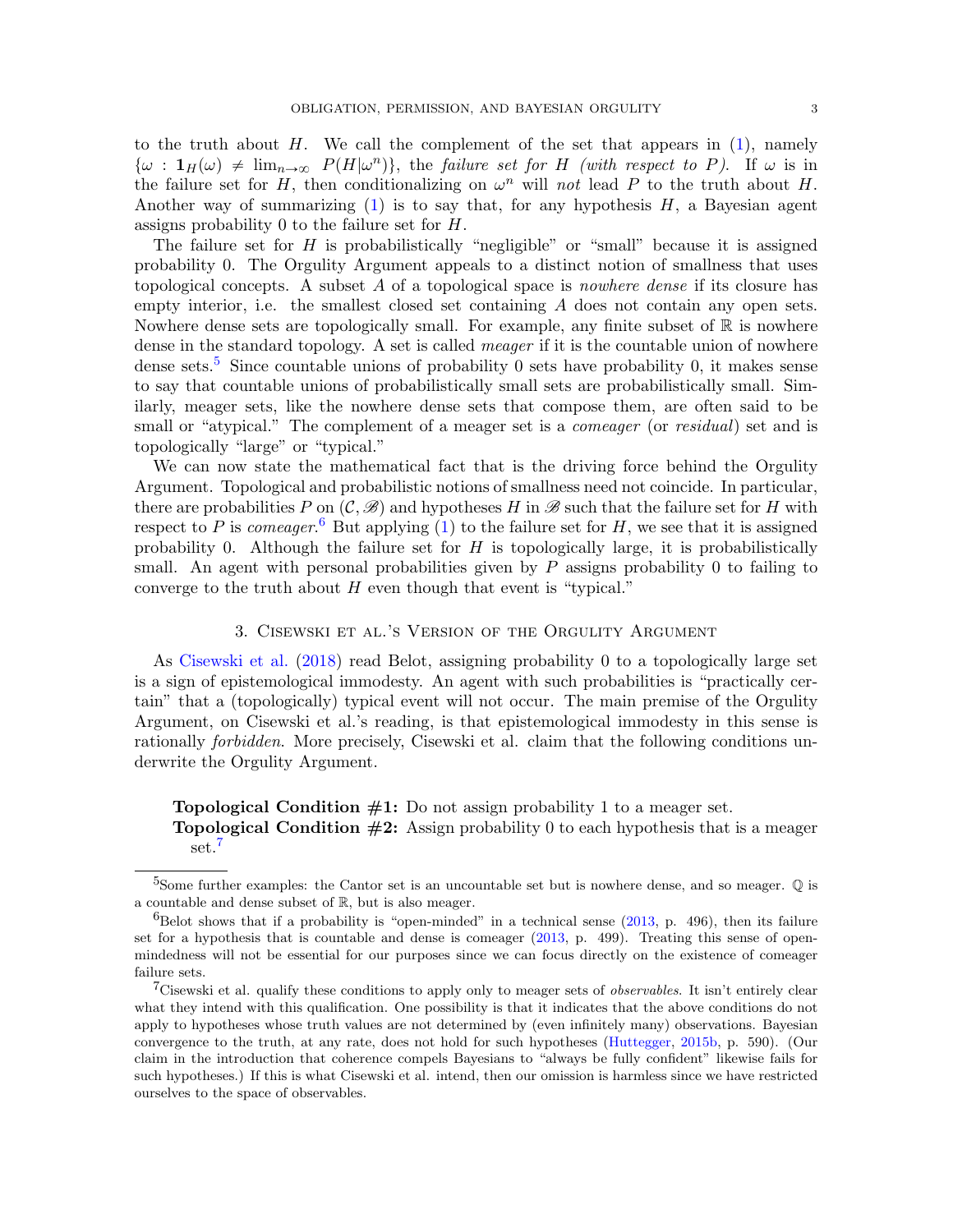We will focus on Condition  $#1$ , but our criticisms carry over straightforwardly to the "more" demanding" Condition #2.

As pointed out in the previous section, there exist probability spaces  $(C, \mathscr{B}, P)$  and meager subsets of C that are assigned P-probability 1. Such a P violates Topological Condition  $\#$  1. The conclusion of the Orgulity Argument, on Cisewski et al.'s reading, is that Bayesianism should be rejected as a theory of rationality. Cisewski et al. deny the Orgulity Argument's conclusion and go on to argue convincingly that the above topological conditions have some untenable consequences.

Others seem to share Cisewski et al.'s view that the above topological conditions underwrite the Orgulity Argument. For example, according to Huttegger, Belot's argument "appears to be along the lines of 'if a set is residual in the topology, then it should have positive probability'" [\(2015b,](#page-10-8) p. 594). The injunction that Huttegger attributes to Belot is equivalent to Topological Condition  $#1$ . If residual sets should have positive probability, then their complements should not have probability 1. And, by definition, the complement of a residual set is meager. So, Huttegger is attributing to Belot the view that meager sets should not have probability 1.

Similarly, Weatherson presents the Orgulity Argument as introducing the "requirement" of modesty for residual sets  $(2015, p. 532)$  $(2015, p. 532)$ . For Weatherson, a probability P is modest with respect to a hypothesis H if P assigns positive probability to the failure set for  $H$ .<sup>[8](#page-3-0)</sup> To say that modesty is required for residual sets, then, is tantamount to an endorsement of Topological Condition #1. Although neither Weatherson nor Huttegger is as explicit in their presentation of the Orgulity Argument as Cisewski et al., it is clear that the above topological conditions underwrite their interpretations of Belot.

We agree with Cisewski et al. that the conclusion of the Orgulity Argument is that Bayesianism should be rejected. But as we interpret Belot, the above topological conditions do not in fact occur as premises in the Orgulity Argument. Belot ends his paper with the following summary: "The truth concerning Bayesian convergence-to-the-truth results is significantly worse than has been generally allowed—they constitute a real liability for Bayesianism by forbidding a reasonable epistemological modesty" [\(2013,](#page-10-7) emphasis ours). His indictment of Bayesianism is based on the claim that modest probability judgments, which ought to be permissible, are deemed impermissible (forbidden) on the Bayesian account. Cisewski et al. reply instead to a version of the Orgulity Argument according to which such modesty is *mandatory*. But the Orgulity Argument need not (and it appears that Belot does not) mandate modesty to arrive at its conclusion. We develop this alternative way to construe the Orgulity Argument in Sections [4](#page-4-0) and [5.](#page-5-0)

But it is worth pointing out already that the Cisewski et al. topological conditions are not even plausible on their face. Consider the probability according to which each digit in  $\omega$  is determined by the outcome of a fair coin toss. By the strong law of large numbers, the hypothesis that the limiting relative frequency of 1s is  $1/2$  is assigned probability 1. But, it turns out, this hypothesis is a meager subset of  $\mathcal{C}^9$  $\mathcal{C}^9$ . Topological Condition #1 implies that this probability measure is rationally impermissible. If one thinks that there are some contexts in which it is rationally permissible to adopt probabilities represented by the fair coin measure, then one should reject Topological Condition #1. Whether or not Belot in fact

<span id="page-3-0"></span><sup>&</sup>lt;sup>8</sup>We agree with Weatherson that this is the correct way to understand modesty in the context of the Orgulity Argument (cf. Section [5\)](#page-5-0).

<span id="page-3-1"></span> $^{9}$ Belot suggested this example to us in personal communication. For details, see Oxtoby [\(2013,](#page-10-9) p. 85).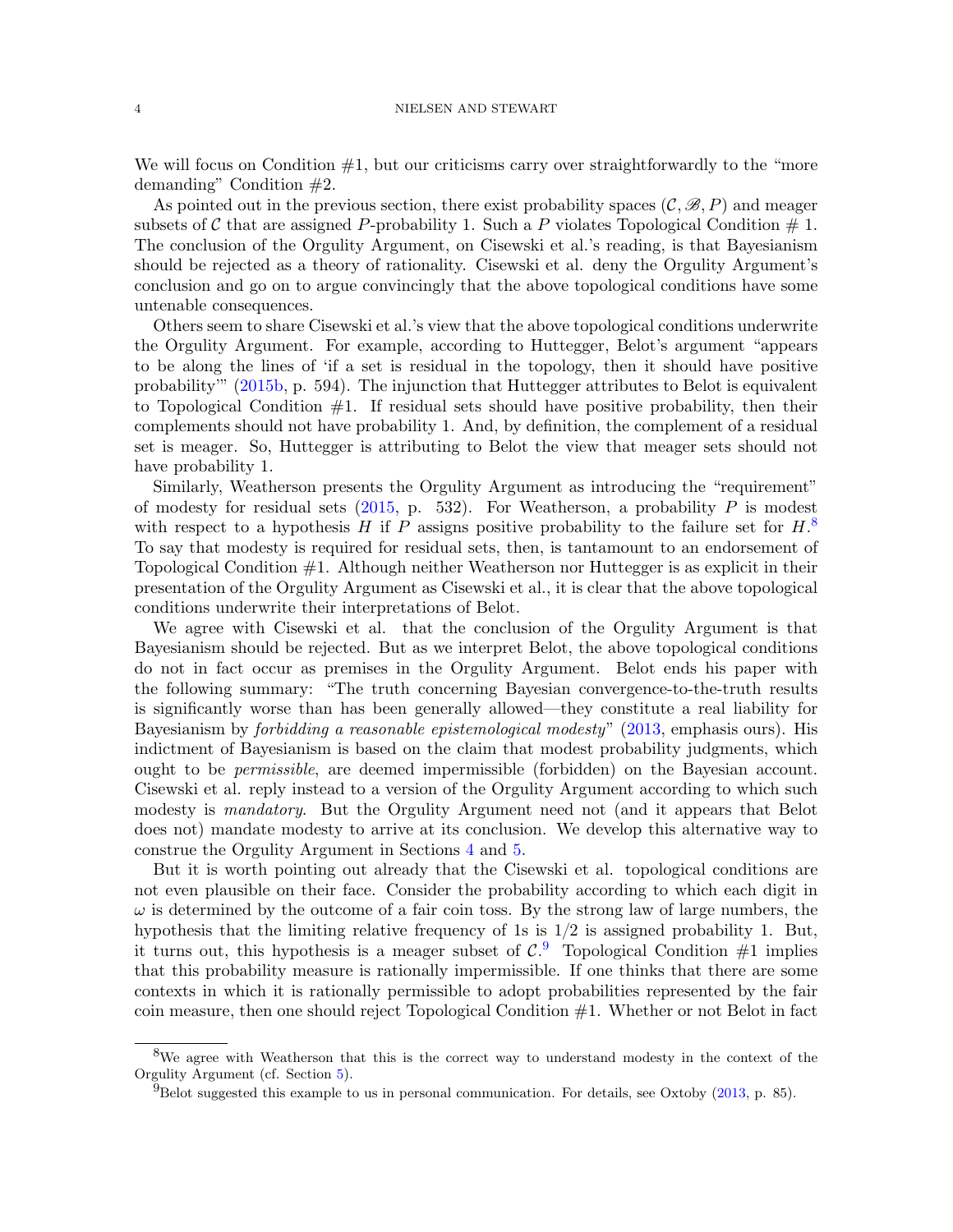endorses the topological conditions that Cisewski et al. attribute to him, a better version of the Orgulity Argument is available. This form of the argument relies on neither of the above topological conditions. We turn to this version of the Orgulity Argument now.

### 4. AN ANALOGY: DE FINETTI'S LOTTERY

<span id="page-4-0"></span>We understand the Orgulity Argument in analogy to de Finetti's criticisms of countable additivity. Since we expect the latter to be familiar to most participants in the orgulity debate, we find it helpful to point out that the Orgulity Argument has the same structure as the argument based on de Finetti's lottery.

So far, we have assumed that all rational probability judgments are countably additive, but de Finetti denies this. On his view, if we take countable additivity to be a universal constraint on rational probability judgments, eminently reasonable credal states are ruled out. De Finetti does not insist that personal probability must always violate countable additivity. Rather, he insists that violating countable additivity is *permissible* (at least under certain circumstances). Insistence on countable additivity is heavy-handedness.

Consider a lottery consisting of countably many tickets, one for each integer. According to de Finetti, it should be open to a rational agent to consider such a lottery fair [\(de Finetti,](#page-10-10) [1990\)](#page-10-10). To do so, each ticket must be assigned equal probability. But if probabilities are countably additive, this is not possible. If each ticket is assigned the same positive probability, then the probability of the union of the tickets, being equal to the sum of the probabilities of the individual tickets, is infinite, and not 1 as the probability axioms demand. If, on the other hand, each ticket is assigned probability 0, then so is the probability of their union. Again, this contradicts the probability axioms.

The example is meant to show that countable additivity is heavy-handed as a constraint on rational probabilities. It forbids an opinion that is reasonable, at least in some circumstances, namely that a lottery on the integers is fair. If one is willing, as de Finetti is, to relax countable additivity in response to these considerations, then one can adopt a merely finitely additive probability that assigns each ticket in the integer lottery probability 0, thus reflecting the opinion that the lottery is fair.  $\frac{10}{10}$  $\frac{10}{10}$  $\frac{10}{10}$ 

There are various ways to counter de Finetti's argument. One could contest its conclusion that violations of countable additivity are permissible—by denying the premise that it is sometimes reasonable to believe that a lottery on the integers is fair. Or, one could admit that de Finetti's argument counts as a consideration against mandating countable additivity but claim that this consideration is outweighed by arguments that support mandatory countable additivity. For example, one could appeal to extended Dutch book arguments based on countable collections of bets or to countable additivity's theoretical fruitfulness. Rejoinders to these reservations about de Finetti's position have been voiced a number of times in the literature (e.g., [Kelly,](#page-10-11) [1996;](#page-10-11) [Howson,](#page-10-12) [2014\)](#page-10-12).

Our aim in this section is not to adjudicate debates about the integer lottery. We have rehearsed de Finetti's argument in order to show that the best version of the Orgulity Argument has an analogous structure. As we will explain at greater length in the next section, according to proponents of the Orgulity Argument, Bayesianism forbids an opinion that is reasonable, at least in some circumstances, namely, having less than full confidence in converging to the truth. Later in the paper (Section  $6$ ), we will push the analogy further when

<span id="page-4-1"></span> $10$ For a relatively recent study of uniform distributions on the natural numbers, see [\(Schirokauer and](#page-10-13) [Kadane,](#page-10-13) [2007\)](#page-10-13).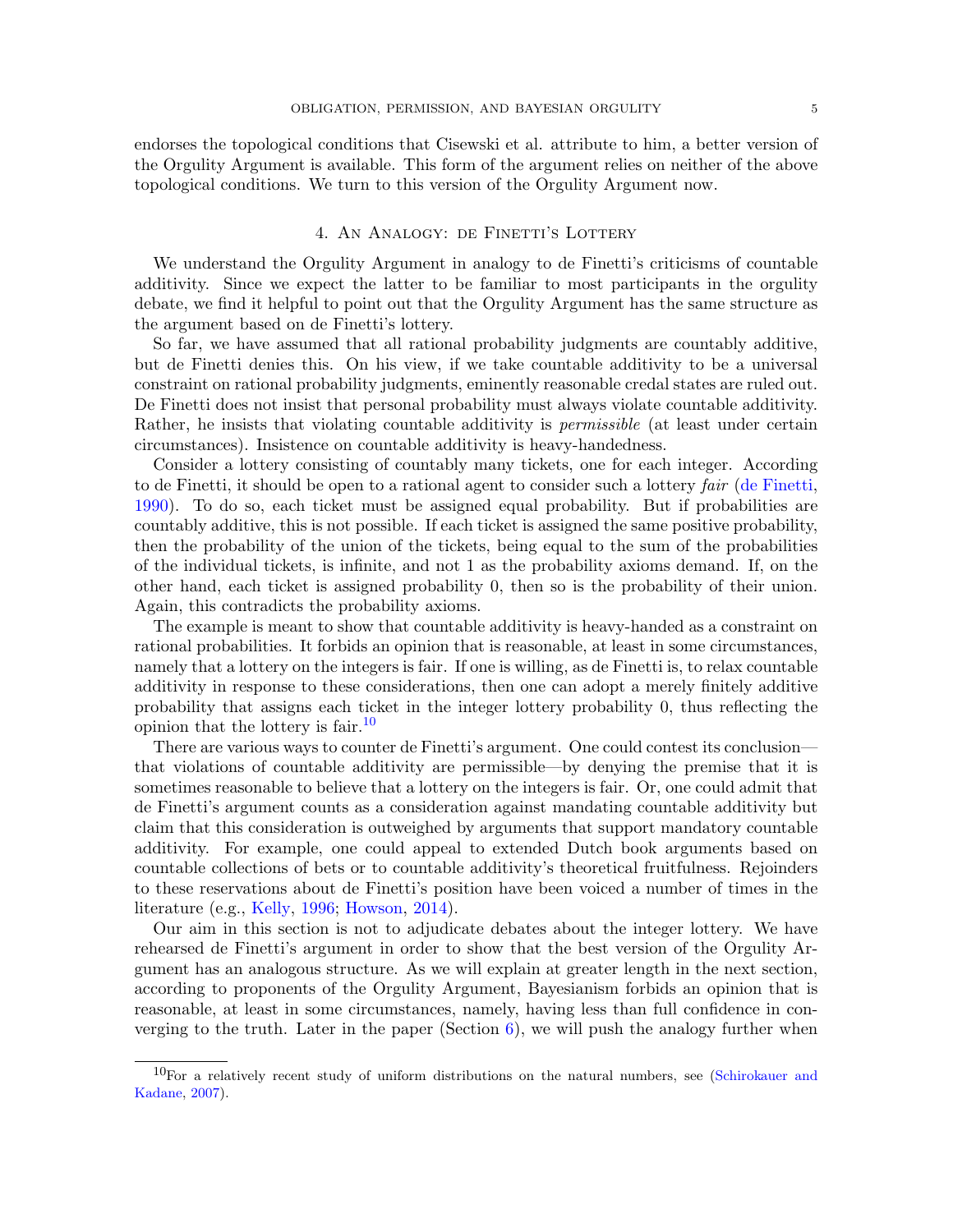#### 6 NIELSEN AND STEWART

we turn to evaluating a particular reply to the Orgulity Argument based on finitely additive probability.

# 5. A Modest Orgulity Argument

<span id="page-5-0"></span>As we have just explained, the inconsistency of countable additivity with a fair lottery on the integers is taken by some as grounds to reject countable additivity as a requirement of rationality. Similarly, we suggest, the correct version of the Orgulity Argument sees the inconsistency of Bayesianism with a "reasonable epistemological modesty" as grounds to reject Bayesianism. We call this version of the argument modest because it relies on a premise that is strictly weaker than the topological conditions that appear in Cisewski et al.'s version.

According to the modest Orgulity Argument, a probability  $P$  is modest concerning some hypothesis  $H \in \mathcal{B}$  if P assigns the failure set for H positive probability. Such modesty is reasonable if the failure set is comeager (topologically "typical"). "Reasonable" here is interpreted as it was above for the de Finetti lottery, that is, as synonymous with "permissible" not with "required." Some agent may adopt a modest opinion regarding  $H$  without thereby surrendering his rationality. In order to accuse Bayesianism of orgulity, it is enough to think that it should be rationally permissible for an agent to assign positive probability to a comeager failure set. Such modesty need not be required as Cisewski et al.'s first topological condition puts it. The following topological condition underwrites the modest Orgulity Argument.

**Topological Condition**  $#3$ **:** It is permissible (in some circumstances) to assign positive probability to a comeager failure set.

What is desired, on our reading of Belot, is the existence of some probability P on  $(C, \mathscr{B})$ that assigns a comeager failure set positive probability. Some such P should be rationally permissible. In other words, for some  $H$ , among the rational probability measures for which the failure set for  $H$  is comeager, there should be some  $P$  such that

$$
P(\{\omega : \mathbf{1}_H(\omega) \neq \lim_{n \to \infty} P(H|\omega^n)\}) > 0.
$$

But Bayesianism forbids this, by [\(1\)](#page-1-5). There is no such probability. So Bayesianism, the argument concludes, should be rejected.<sup>[11](#page-5-1)</sup>

On our view, attacks on Topological Conditions  $#1$  and  $#2$  are analogous to attacks on mandatory violations of countable additivity. They do not bear on the modest Orgulity Argument, just as attacks on the position that mere finite additivity is mandatory do not bear on de Finetti's position as we presented it in the last section. Propounders of the Orgulity Argument, as we understand them, are pleading for less stringent epistemological demands, not proposing new ones. We find that this modest version of the Orgulity Argument, even if ultimately wrong, is more compelling than the version that forbids assigning probability 1 to meager sets. It is the modest Orgulity Argument that should be the focus of the debate.

<span id="page-5-1"></span><sup>11</sup>Some seem to endorse something akin to our reading of the argument. For example, regarding the assignment of positive probability to a comeager failure set, Elga asks, "Is such humility rationally permissible? According to Gordon Belot's orgulity argument: the answer is yes, but long-run convergence-to-the-truth theorems force Bayesians to answer no" [\(2016,](#page-10-2) p. 305, emphasis ours).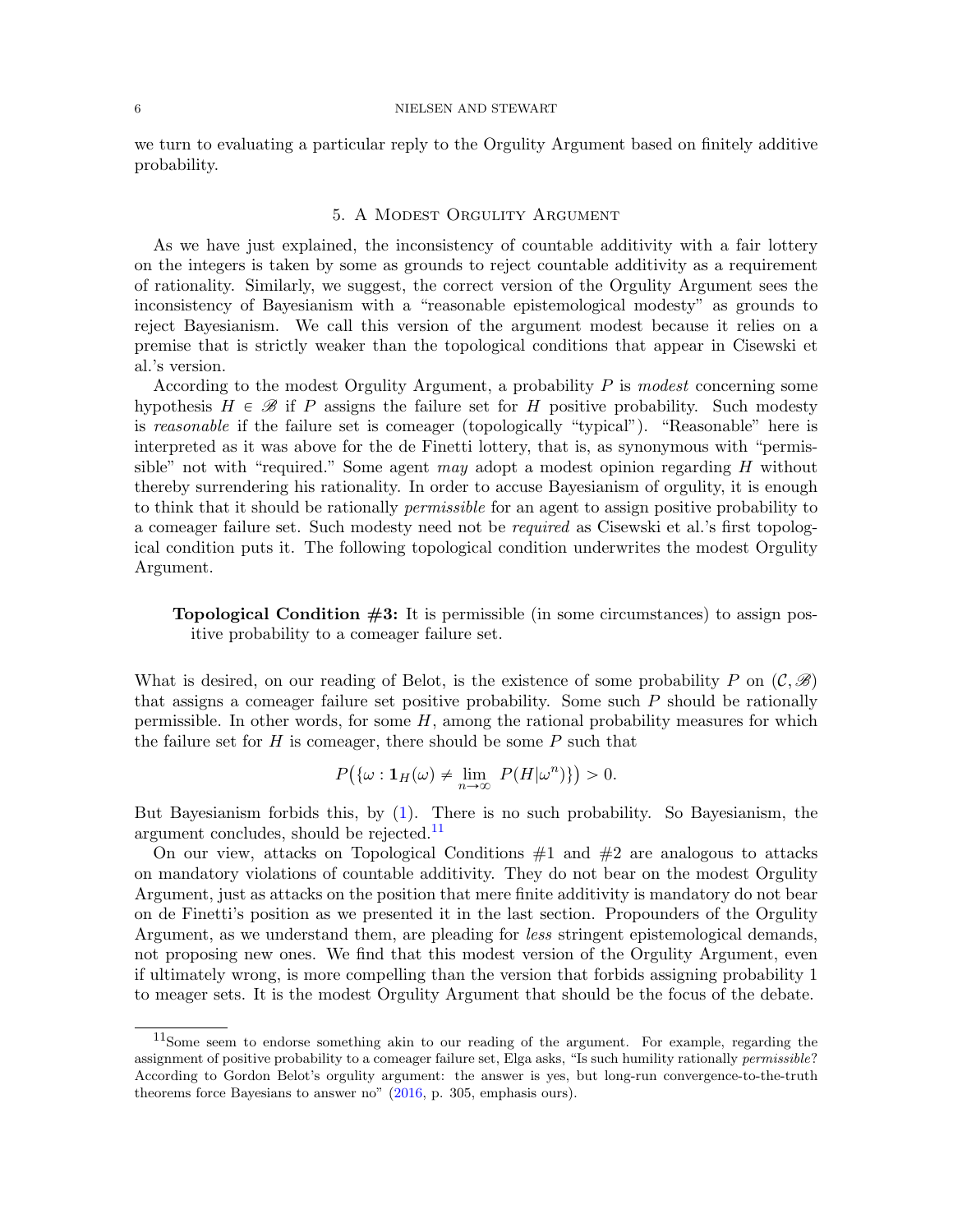### 6. More on Comeager Failure Sets and Finite Additivity

<span id="page-6-0"></span>Having identified the best version of the Orgulity argument, we are now in a position to respond to it. Here, the analogy to de Finetti's criticism of countable additivity shows itself to be doubly apt. Just as in the integer lottery case, the epistemic state desired by proponents of the Orgulity Argument is permissible if countable additivity is relaxed [\(Elga,](#page-10-2) [2016;](#page-10-2) [Cisewski](#page-10-4) [et al.,](#page-10-4) [2018\)](#page-10-4). Elga shows that there exists a merely finitely additive probability measure that assigns positive probability to a comeager failure set.<sup>[12](#page-6-1)</sup> This probability assignment exhibits the sort of epistemological modesty that Belot thinks is reasonable. While a Bayesianism that assumes countable additivity is inconsistent with Topological Condition  $\#3$ , Elga's reply shows that finitely additive Bayesianism is not, just as some finitely additive probabilities are consistent with the judgment that the integer lottery is fair.

It seems the relevance of Elga's point has been misunderstood along the same lines as Belot's original argument has. For example, Pomatto and Sandroni claim that concerns about Bayesian orgulity extend to merely finitely additive probabilities because some merely finitely additive probabilities converge to the truth in the context of a certain "hard" kind of inference problem [\(2018,](#page-10-5) p. 15). By our lights, the important point in the context of Pomatto and Sandroni's framework is that, unlike countably additive probabilities, not all merely finitely additive probabilities are fully confident in solving the problem.

Cisewski et al. find Elga's reply unsatisfactory for similar reasons. They complain that his example shows modesty about *only one* event. They write, "Hence, though Elga argues that P is modest with respect to one limiting frequency hypothesis, according to Condition  $# 1$ P is immodest for a different but related hypothesis about existence of well-defined limiting frequencies" [\(Cisewski et al.,](#page-10-4) [2018,](#page-10-4) p. 61).

In view of our articulation of the modest Orgulity Argument, it is now easy to see that these criticisms are misguided. Recall that, as we have shown above, Topological Condition  $#1$  does not occur as a premise in the Orgulity Argument. Rather, the main premise of the Orgulity Argument is Topological Condition #3. With this point firmly in mind it is clear that a reply to the Orgulity Argument based on relaxing countable additivity is legitimate. Since it can be shown that there exist merely finitely additive probabilities that assign positive measure to some comeager failure set, it follows that finitely additive Bayesianism is consistent with Topological Condition #3. This should go some way towards answering Belot's intended challenge.

While we do not find their criticisms of Elga compelling, Cisewski et al.'s remarks do raise the possibility of strengthening the Orgulity Argument's main premise. A premise intermediate to Belot's and Cisewski et al.'s asks that modesty concerning every comeager failure set be permissible under some circumstances. Although not explicitly endorsed by Belot, we find the following condition worthy of further investigation.

**Topological Condition**  $#4$ **:** It is permissible (in some circumstances) to assign positive probability to every comeager failure set.

Topological Condition  $#4$  is clearly stronger than Topological Condition  $#3$ , but it is weaker than Topological Condition  $#1$  on two counts. First, in keeping with the main theme of this

<span id="page-6-1"></span><sup>&</sup>lt;sup>12</sup>Cisewski et al. dispute the mathematical details of the particular example Elga offers, arguing that his proofs involve conditioning on null events. They then offer a slightly modified example, which they claim achieves what Elga intends. But even if a merely finitely additive probability assigns positive probability to some comeager failure set, it may assign probability 0 to some other comeager set.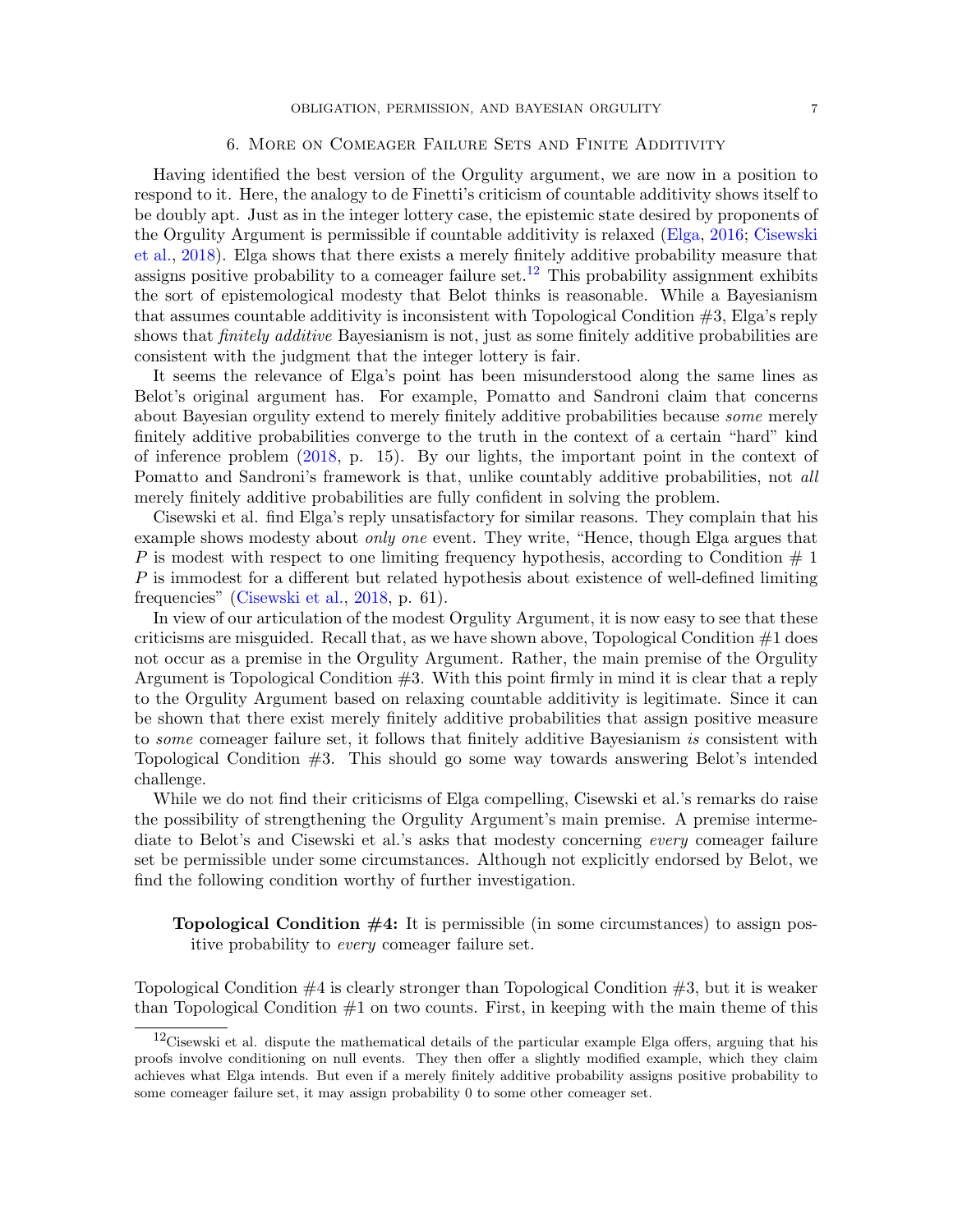#### 8 NIELSEN AND STEWART

paper, it claims that certain probability assignments are permissible. It does not mandate any particular assignments. Second, Topological Condition #4 applies only to comeager failure sets, not to *every* comeager set. Only the former are relevant to the Orgulity Argument.

Cisewski et al.'s criticism raises the question, Can Elga's reply be extended by showing that finitely additive Bayesianism is consistent with Topological Condition #4? In fact it can be, as we show with the following proposition.

<span id="page-7-0"></span>Proposition 1. There exist uncountably many finitely additive probabilities that assign positive probability to all their comeager failure sets.

*Proof.* To see that the proposition holds, note that the collection of comeager subsets of  $\mathcal{C}$ forms a *filter* on the powerset of  $\mathcal{C}$ . That is, the collection of comeager sets contains  $\mathcal{C}$  and is closed under supersets and finite intersections. The filter of comeager subsets of  $\mathcal C$  can be extended to an *ultrafilter* U, a filter that contains exactly one of A or  $A^c$  for every  $A \subseteq C$ . The set function U defined on the powerset of C by  $U(A) = 1$  if  $A \in U$  and  $U(A) = 0$  if  $A \notin \mathcal{U}$  is a finitely additive probability measure that assigns probability 1 to every comeager subset of C. Hence, the restriction of U to the Borel sigma-algebra  $\mathscr{B}$ , which we will also denote by  $U$ , is a finitely additive probability measure that assigns probability 1 to every comeager, Borel-measurable subset of  $C$ . A fortiori, U assigns positive probability to all of its comeager failure sets. This establishes that  $U$  satisfies Topological Condition  $#4$ . To see that there are uncountably many other such finitely additive probabilities, fix  $\lambda \in (0, 1)$  and observe that the function  $P \rightarrow \lambda P + (1 - \lambda)U$  injects the space of probability measures on  $(\mathcal{C}, \mathscr{B})$  into the space of probability measures that satisfy Topological Condition #4. This proves the proposition.

We remark that the argument just given actually establishes the following result. For any topological space X, and any measurable space  $(X, \mathcal{F})$ , let P be the collection of finitely additive probabilities P on  $(X, \mathcal{F})$  satisfying:  $P(A) > 0$  for every measurable, comeager subset of X. Then the cardinality of  $\mathbb P$  is equal to the cardinality of the space of all probabilities on  $(X, \mathcal{F})$ .

Although the argument just given shows that finitely additive Bayesianism is consistent with Topological Condition  $#4$ , there is an objection to consider. One might regard the probabilities constructed above as mere mathematical curiosities. It's not clear that they bear any resemblance to the more familiar probability constructions that Belot uses to advance his argument. In addition to answering this objection, the next proposition, as we will see, also improves on Proposition [1.](#page-7-0) To begin, we must first recall how probabilities are typically constructed in the countably additive setting. The standard approach is to first define P on a collection of "simple" or "low-complexity" subsets. One then appeals to an extension theorem to establish that P extends to the entire sigma-algebra generated by the simple subsets. In our setting, the simple subsets are all those of the form  $\omega^n$ , as well as finite unions of these sets. This collection forms an algebra, which we denote by  $\mathcal{F}$ , and  $\mathcal{F}$  generates  $\mathcal{B}$ . For example, to construct the fair coin measure that was mentioned before, one first defines P by  $P(\omega^n) = 2^{-n}$  and then shows that P is countably additive on F. By the Carathédory extension theorem, P extends to a unique countably additive probability whose domain is all of  $\mathscr{B}$ .

This is how more or less every familiar and interesting countably additive measure on  $(\mathcal{C}, \mathscr{B})$  is constructed.<sup>[13](#page-7-1)</sup> The next result shows that any P defined on F can be extended to

<span id="page-7-1"></span><sup>&</sup>lt;sup>13</sup>There are ways to define P directly, without appeal to extension theorems, for example, by letting P be point mass concentrated on some  $\omega \in \mathcal{C}$ .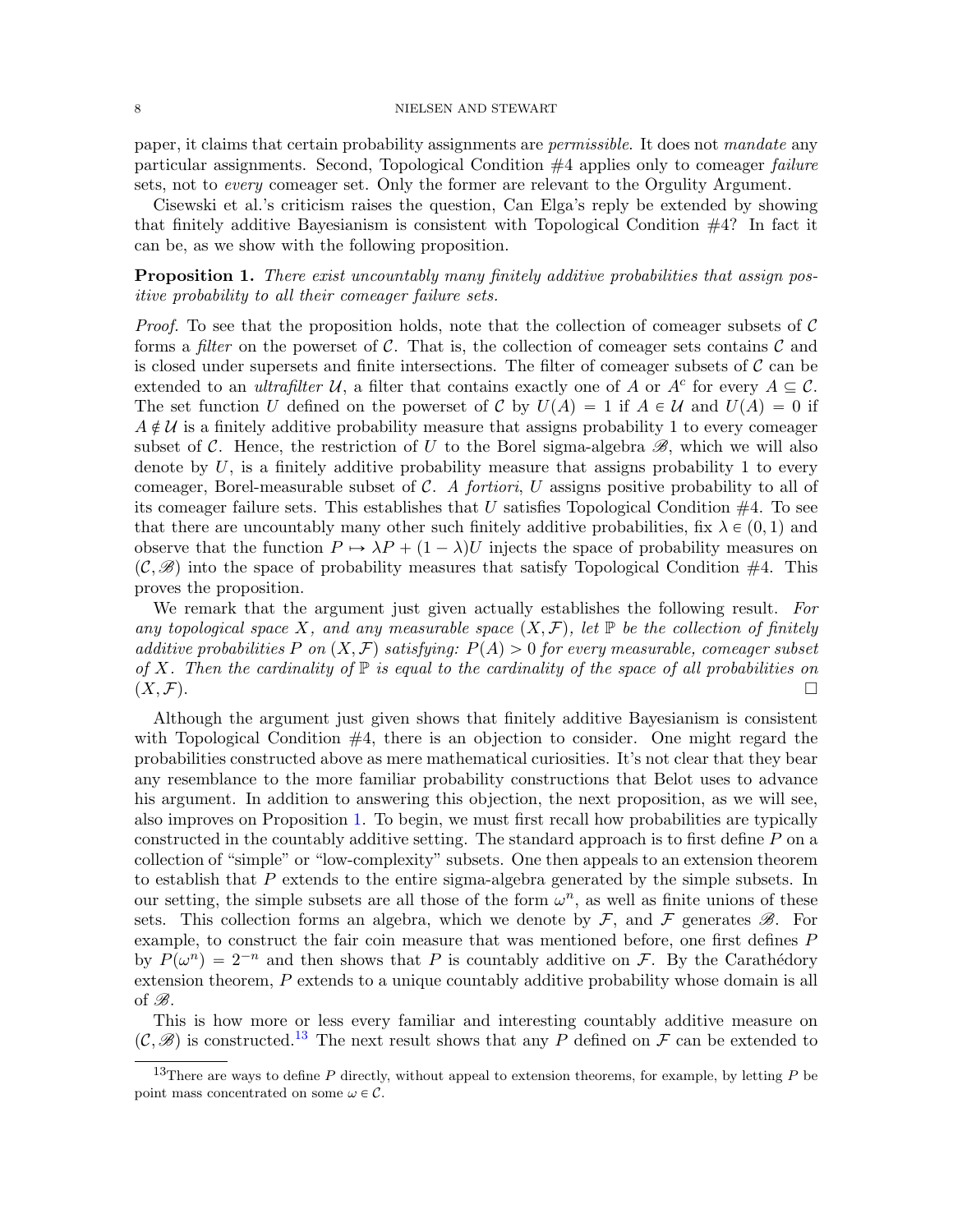a finitely additive probability that is consistent with Topological Condition  $#4$ . This means that for every countably additive probability, there exists a finitely additive probability that "resembles" it in the sense that the two agree on  $\mathcal F$ , and the finitely additive probability is modest in the strong sense of condition #4.

<span id="page-8-3"></span>**Proposition 2.** Let P be a finitely additive probability with domain  $\mathcal{F}$ . Let  $\mathcal{G}$  be any algebra containing F. There exists an extension P' of P to G such that  $P'(C) = 1$  for every comeager subset C of C in  $\mathcal{G}.^{14}$  $\mathcal{G}.^{14}$  $\mathcal{G}.^{14}$ 

*Proof.* The proof follows closely the proof of Theorem 4 in [Pomatto et al.](#page-10-14) [\(2014\)](#page-10-14). Let  $\mathcal M$  be the collection of meager subsets of  $C$ , and let

$$
\mathcal{A} = \{ (F \cap C) \cup M : F \in \mathcal{F}, C^c \in \mathcal{M} \cap \mathcal{G}, M \in \mathcal{M} \cap \mathcal{G} \}.
$$

Observe that  $\mathcal{F} \subseteq \mathcal{A} \subseteq \mathcal{G}$ . One can now verify that  $\mathcal{A}$  is an algebra, and that the function  $P'$  defined on  $\mathcal A$  by

$$
P'((F \cap C) \cup M) = P(F)
$$

is a well-defined, finitely additive probability measure (see the reference above for details). By construction, with  $F = \emptyset$ ,  $P'(M) = 0$  for every meager subset M in G. With a harmless abuse of notation,  $P'$  now extends to  $G$ , and the result is proved.

Our propositions show that replies to the Orgulity Argument based on finitely additive probability are robust. By relaxing countable additivity, various notions of modesty akin to the one in which Belot is interested are easily accommodated.<sup>[15](#page-8-1)</sup>

As with de Finetti's lottery argument, there are responses to the Orgulity Argument besides relaxing countable additivity. One could deny the basic assumption that topology is of any relevance to epistemology, for example [\(Huttegger,](#page-10-8) [2015b\)](#page-10-8).<sup>[16](#page-8-2)</sup> In fact, we are quite sympathetic to this line of response. In order for the Orgulity Argument to be truly convincing, an explanation of when and why confidence should coincide with topological typicality is needed. An effort to fill this gap would be an interesting line of research. However, as a reply to the Orgulity Argument, appealing to finitely additive probabilities has the rhetorical advantage of allowing us to grant both the general relevance of topology to epistemology and the various specific topological conditions for the sake of the argument. Even with these assumptions granted for the sake of the argument, finitely additive Bayesianism need not be abandoned. Alternatively, one may find the assumptions of the Orgulity Argument plausible or genuinely compelling. In that case, Elga's point and our propositions contribute to the case against mandating countable additivity.

# 7. Conclusion

The modest Orgulity Argument takes as a premise that it is permissible, at least sometimes, to assign probability greater than 0 to a comeager failure set. It does not appeal to a universal injunction against assigning probability 1 to meager sets à la Topological Condition  $#1$ . To do so would be analogous to claiming that countably additive probabilities are rationally forbidden. We hope that future contributors to the debate focus their efforts on the modest version of the Orgulity Argument that we have articulated here.

<span id="page-8-1"></span><span id="page-8-0"></span><sup>14</sup>Thanks to Belot for pointing out in conversation that Proposition [2](#page-8-3) strengthens Proposition [1.](#page-7-0)

<sup>15</sup>For what it's worth, one can glean from the above arguments that even Cisewski et al.'s demanding conditions are satisfiable by moving to finitely additive probabilities.

<span id="page-8-2"></span><sup>&</sup>lt;sup>16</sup>Pollard observes, "Many probabilists seem to regard topology as completely extraneous to any discussion of conditioning, or even to any discussion of abstract probability theory" [\(2002,](#page-10-15) p. 117).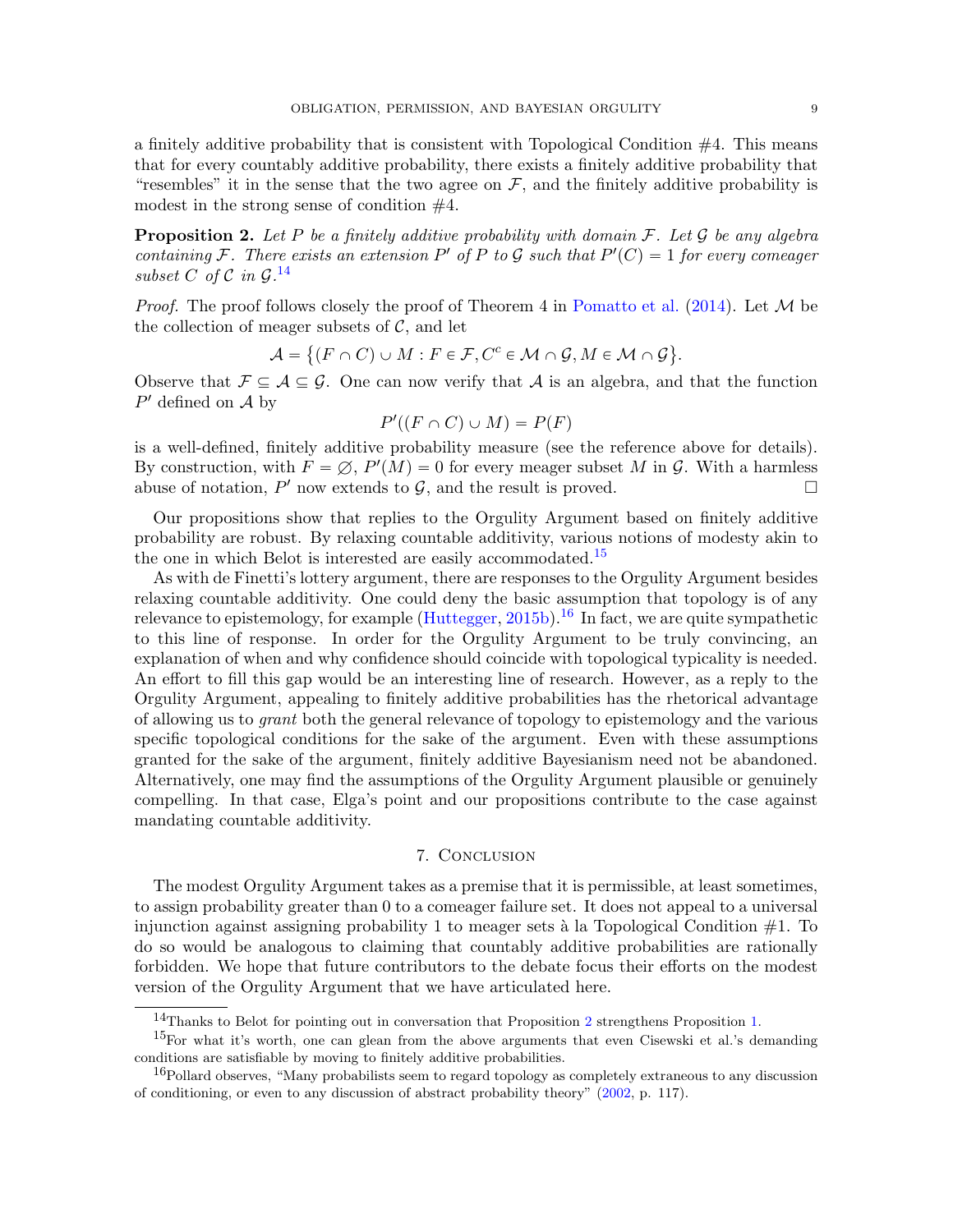### 10 NIELSEN AND STEWART

Following Elga, we have also defended a reply to the modest Orgulity Argument that appeals to finitely additive probability. We have argued that this reply is robust by considering topological conditions that are stronger than those that Belot appeals to but weaker and more plausible than those of Cisewski et al. In particular, Topological Condition #4 claims that it is permissible in some circumstances to assign positive probability to all comeager failure sets. We have shown that finitely additive probabilities can meet the even more demanding challenges raised by this new condition. There are uncountably many finitely additive probabilities on  $(C, \mathscr{B})$  that assign positive probability to all their comeager failure sets. Just as in de Finetti's lottery, finitely additive probability permits agents to adopt seemingly reasonable states of probability judgment that are ruled out by countable additivity.